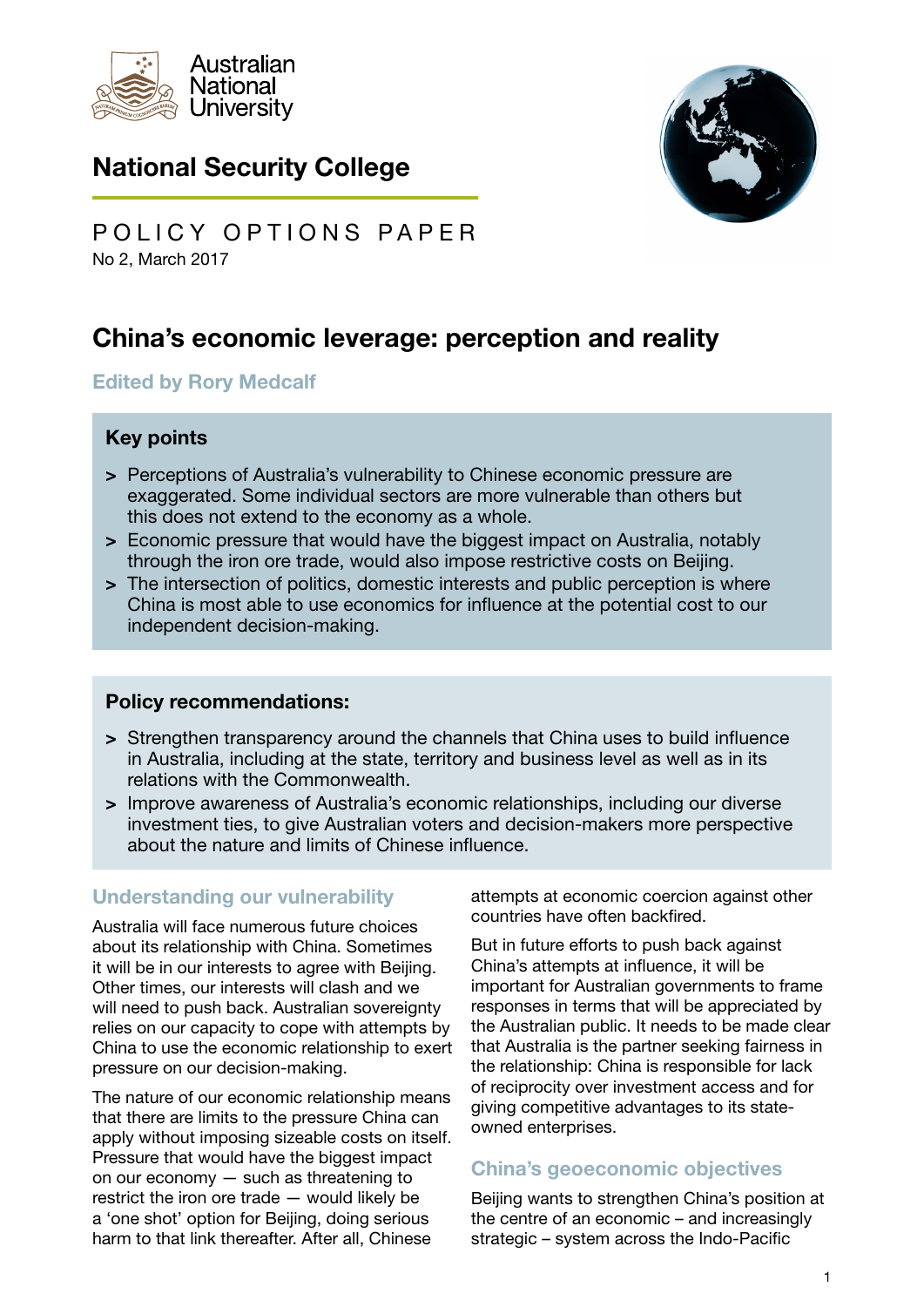and Eurasia. To this end it's using a range of initiatives, increasingly under the Belt and Road branding, and including direct investment, bilateral financing deals and aid.

There's an understandable economic and strategic rationale. China recognises that its development depends increasingly on a wider region. It wants to build connectivity (hence the focus on infrastructure) to improve market access and better integrate markets with China, while helping Chinese industries find outlets for overcapacity, such as in steel. It is also seeking to diversify supply to improve energy security.

China wants to lock in its perceived advantages as the rising regional and global power. To achieve this, it's leveraging economic engagement with countries into influence in support of its broader policy goals. These can range from China receiving preferential commercial treatment, to countries keeping quiet on a range of issues related to maritime sovereignty disputes, human rights, democracy, and international law.

Essentially, Beijing wants from its commercial partners the same deal that it has with its own people – economic benefits in return for acquiescence on politics and security.

## Creating and using leverage

China is not the only power that seeks to exert influence through economic engagement. But as an authoritarian state, it is different in notable ways.

There's much less demarcation between the state and commercial interests in China than in many other major trading countries: much of the economy and corporate sector remains under state control or influence, including large private sector Chinese enterprises. China also tends to link its commercial and political demands on other countries – as it has shown when putting pressure on countries like Japan, the Philippines and South Korea.

Countries' growing engagement with China in trade and investment will lead to some rise in Chinese influence. Closer links create commercially-motivated constituencies in host countries for good relations with China. This is not unique to China – it exists for any country with economic weight.

To assist this passive building of influence, China offers economic inducements. But it is sometimes also prepared to threaten economic costs or the withdrawal of benefits. Before acting, though, Beijing assesses the costs and benefits of different economic instruments, depending on the impact on itself and its perception of likely reactions.

This explains why China is usually more careful with the United States, where it assesses there's more likelihood of pushback, than with countries it perceives as having fewer options, due to their close geography, their financial need or simple lack of economic alternatives.

However, Beijing's attempts at using coercive economic pressure have often been counterproductive, raising security anxieties and failing to change the target's policy choices. For example, the restrictions on rare earth exports to Japan during a face-off arising in the East China Sea led to Japan diversifying its sources of supply.

By contrast, China's economic inducements, though they may contain an implicit threat to withhold benefits, have been more successful. Beijing has bought Cambodia as its proxy in ASEAN, and potential economic benefits presumably swayed some European countries to try to block an EU statement critical of China after the South China Sea arbitration decision.

But inducements or the risk of damaged economic ties with China don't always work. Countries often still place strategic priorities above economic gain – as South Korea has done by defying Chinese pressure to allow the United States to deploy missile defences on its territory to protect against North Korea. Or national political elites can respond to local opposition to growing Chinese commercial interests – as when the Myanmar government blocked a Chinese-funded dam project.

#### Australian economic links

Many Australians probably imagine that their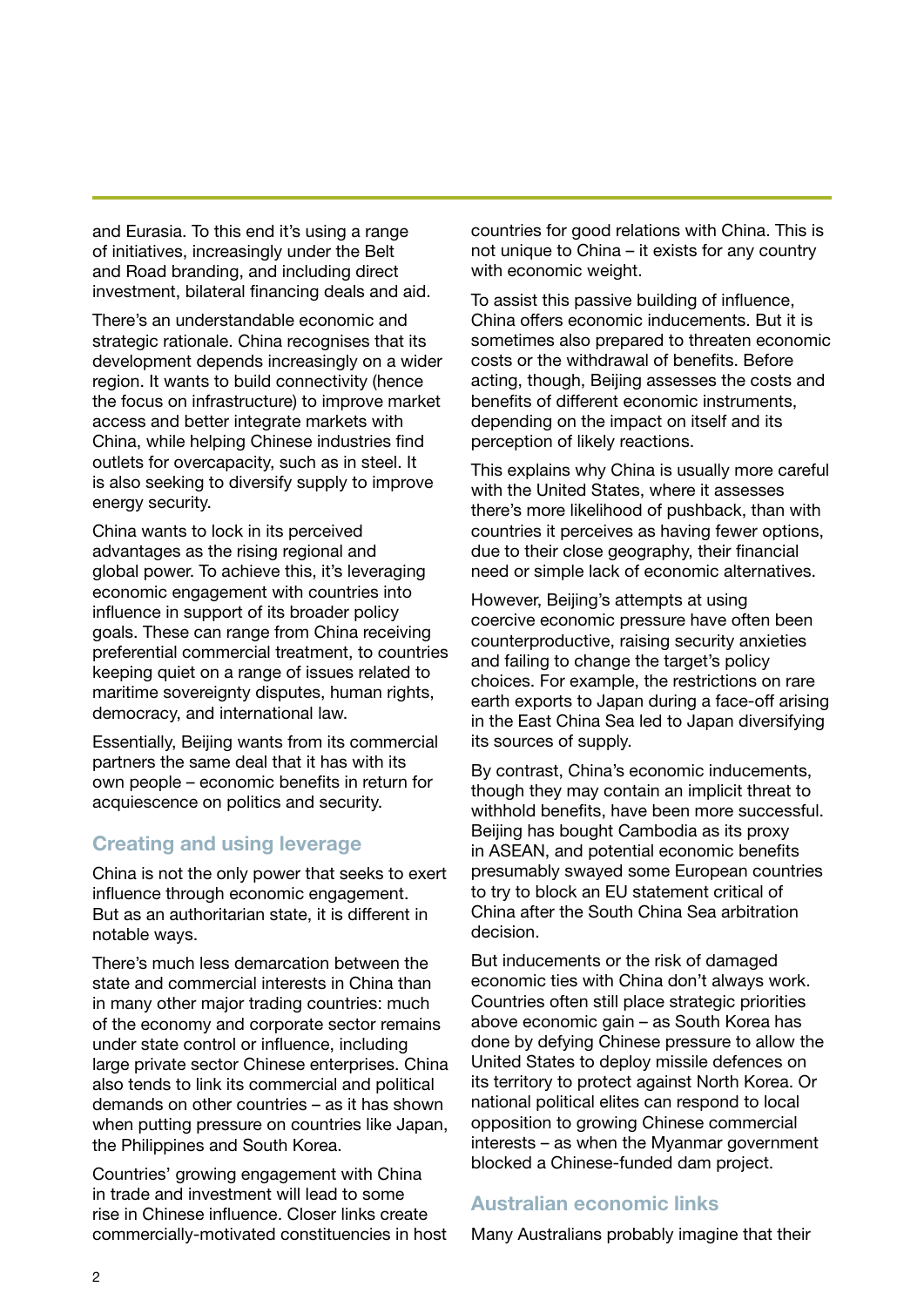economy is overwhelmingly dependent on exports: this seems natural for an island nation in a connected world. In fact, Australia's economy is not overly reliant on exports compared with many countries in Asia and Europe.

What is popularly recognised is that Australia's exports are focused on Asia, and the share going to China — around 30% of merchandise and 16% of service exports — is the highest in the OECD and G20. Exports to China are concentrated in a few sectors. Iron ore comprises half of merchandise exports, with gold, coal and wool adding a further 15%.

Even if it wants to achieve a security or political gain, China is unlikely to interfere with those Australian exports that matter to its economy as well as to Australia's. China imports twothirds of its iron ore, of which Australian producers supply around 60%. Limitations to China's domestic supply and the structure of global iron ore supply means China has few alternatives to Australia.

Australia is more vulnerable where restrictions or disruption would have a lower economic cost to China, either because there are alternative suppliers, or Australia is a marginal complement to Chinese domestic supply. Examples are coal, tourism and education. Exports to China from these three sectors combined represent less than one percent of Australian GDP, so any Chinese effort to disrupt them would have limited national impact but impose significant harm on the sectors and their domestic constituencies.

Investment is a key way of putting China's potential economic leverage into perspective. China is a fast-growing and generally welcome source of foreign direct investment in Australia. According to Treasury data, China was the biggest source of new business investment proposals in recent years. But the stock of Chinese direct investment is well behind that of US, UK and Japan and, even with Hong Kong included, similar to the Netherlands (see chart).

Any Beijing-directed reduction in direct investment in Australia is unlikely to have a lasting impact on our economy, other than reducing upwards pressure on asset prices. China is far from the only overseas source of finance for Australia. Chinese investment in Australia has fluctuated in line with market conditions. Like many other sources of foreign capital, it will likely continue to be attracted by Australian property rights protections.



#### Foreign Direct Investment, Australia, 2015, (A\$ million)

ABS 53520 - International Investment Position, Australia: Supplementary Statistics, 2015

Beyond direct investment, financial integration between Australia and China is low compared with Australia's links to the US and Europe. Indeed across trade, two-way direct and portfolio investment and other financial flows, the US remains our biggest partner.

#### Chinese pressure on Australia

Privately or publicly, Beijing criticises or complains to Canberra frequently over multiple issues. But the accompanying threats tend to be implicit or general – the bilateral relationship will suffer some unspecified deterioration if Australia doesn't heed China's wishes.

Even where Canberra has seriously annoyed Beijing, such as by supporting legal rulings on the South China Sea, Beijing hasn't directed economic pressure specifically at Australia. Before Beijing resorted to serious economic measures, entailing costs to itself, it would likely take political steps like cancelling diplomatic dialogues.

If Beijing felt it needed to send an economic signal to reinforce its displeasure, its initial response would likely involve non-tariff barriers over quarantine and safety standards, or making life difficult for businesses operating in